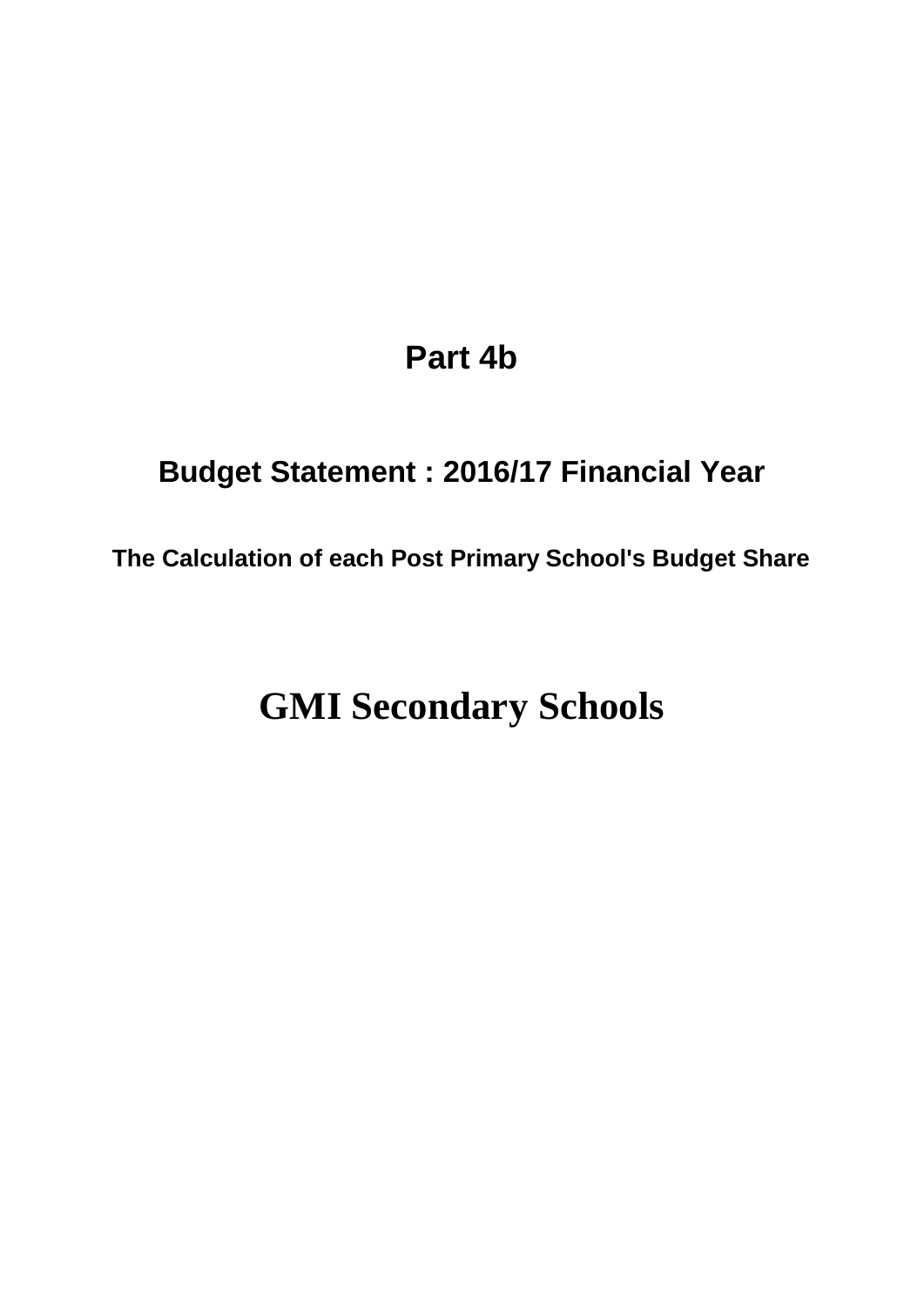*4260309*

## *Blackwater Integrated College*

|                                     | Number | 'ercent    | Band |
|-------------------------------------|--------|------------|------|
| Secondary Free School Meal pupils : |        | ገ ጸ%<br>40 |      |

**Age Weighted Pupils £2,052.4305 Post Primary AWPU Cash Value :**

|     |                     |                      |            |                    | (ie for a weighting of $1.0$ )          |  |
|-----|---------------------|----------------------|------------|--------------------|-----------------------------------------|--|
|     | <b>AWPU Funding</b> | <b>Pupil Numbers</b> | Weightings | <b>AWPU Totals</b> | <b>Funding</b><br>Allocated $(\pounds)$ |  |
| KS3 | Year 8              | 35                   | 1.68       | 58.80              | 120,683                                 |  |
|     | Year 9              | 22                   | 1.68       | 36.96              | 75,858                                  |  |
|     | Year 10             | 39                   | 1.68       | 65.52              | 134,475                                 |  |
| KS4 | Year 11             | 41                   | 1.68       | 68.88              | 141,371                                 |  |
|     | Year 12             | 52                   | 1.68       | 87.36              | 179,300                                 |  |
| 6th | Year 13             |                      | 2.18       |                    |                                         |  |
|     | Year 14             |                      | 2.18       |                    |                                         |  |
|     | Year 15             |                      | 2.18       |                    |                                         |  |
|     | <b>Special Unit</b> |                      |            |                    |                                         |  |
|     | Years 8-12          | 24                   | 1.28       | 30.72              | 63,051                                  |  |
|     | <b>Totals</b>       | 213                  |            | 348.24             | 714,738                                 |  |

| <b>AWPU Related Funding Factors</b>  | Number of<br><b>Pupils</b> | <b>Funding per</b><br>Pupil $(f)$ | <b>Funding</b><br>Allocated $(\mathbf{\hat{f}})$ |
|--------------------------------------|----------------------------|-----------------------------------|--------------------------------------------------|
| <b>Children of Service Personnel</b> |                            |                                   |                                                  |
| Children of the Traveller Community  |                            |                                   |                                                  |
| Looked After Children                |                            | 1,026.22                          | 5,131                                            |
| Newcomer Pupils                      |                            | 1,026.22                          | 5,131                                            |

| <b>Other Funding</b>        | Number of<br><b>Units</b> | <b>Funding per</b><br>Unit $(f)$ | <b>Funding</b><br>Allocated $(f)$ |
|-----------------------------|---------------------------|----------------------------------|-----------------------------------|
| Premises Area funding       | 3,469.00                  | 8.62                             | 29,889                            |
| Premises per Pupil Funding  | 213                       | 169.02                           | 36,002                            |
| <b>Total Premises</b>       |                           |                                  | 65,891                            |
|                             |                           |                                  |                                   |
| <b>Landlord Maintenance</b> | 3,469.00                  | 13.00                            | 45,097                            |

### **TSN - Social Deprivation (SD) & Educational Attainment (EA)**

| Post-primary SD - weighted FSME     | 94       | 379.18   | 35,534  |
|-------------------------------------|----------|----------|---------|
| Post Primary Additional SD          | Assessed | Assessed |         |
| Post-primary EA - Key Stage intakes | 31.37    | 1,037.99 | 32,557  |
| <b>Total TSN</b>                    |          |          | 68,091  |
|                                     |          |          |         |
| <b>Special Units</b>                | 3        | 3,000    | 9,000   |
| <b>Small Schools Support</b>        | Assessed | Assessed | 148,995 |
| <b>Teachers Salary Protection</b>   | Assessed | Assessed |         |
| <b>Administration Costs</b>         | Assessed | Assessed | 27,560  |
|                                     |          |          |         |
| <b>Transitional Funding</b>         | Assessed | Assessed |         |

## **2016/17 CFF Budget Share 1,089,635**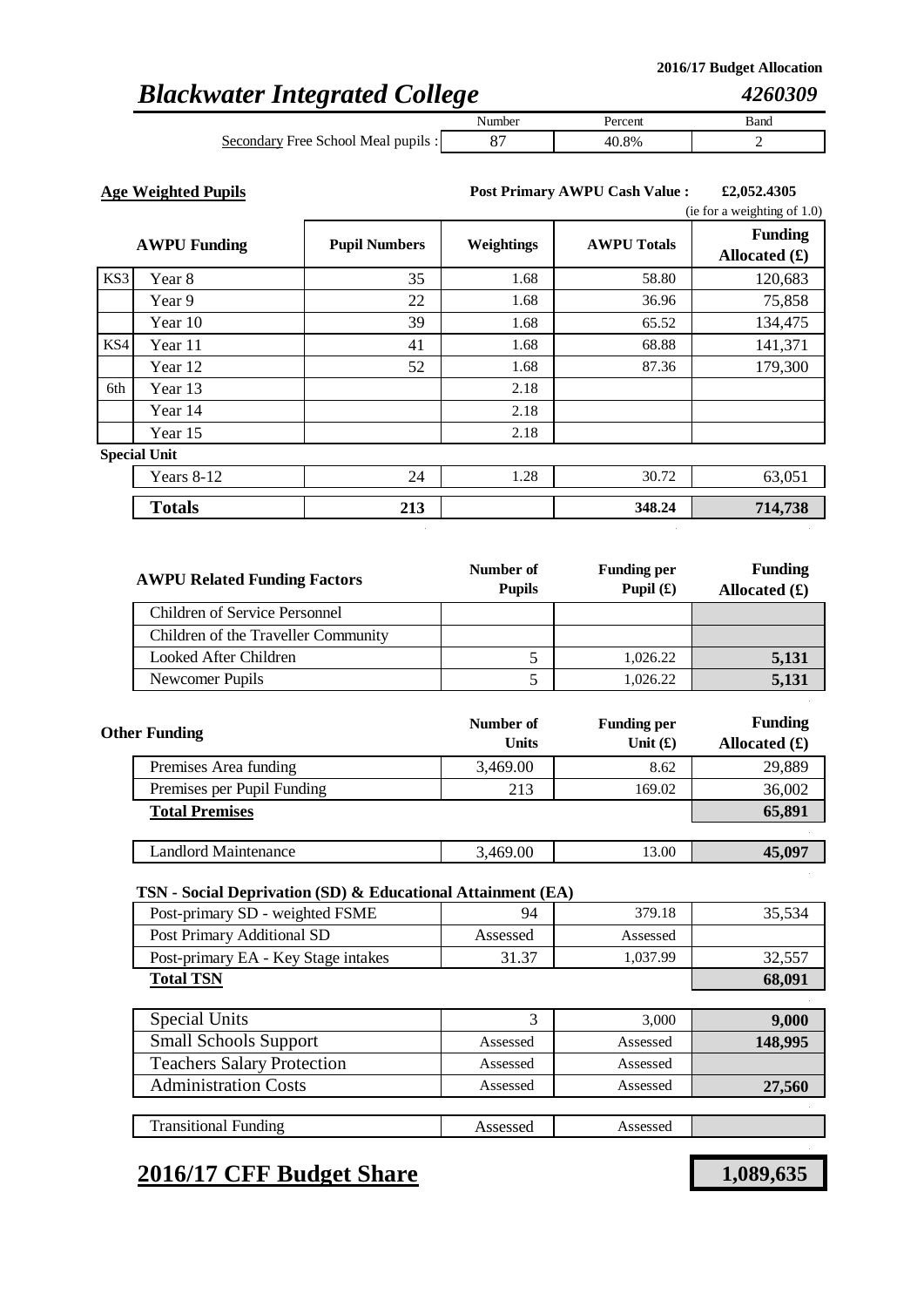## *Drumragh Integrated College*

|                                     | Number | 'ercent | Band |
|-------------------------------------|--------|---------|------|
| Secondary Free School Meal pupils : | ن ب    | 29%     |      |

**Age Weighted Pupils £2,052.4305 Post Primary AWPU Cash Value :**

|     | (ie for a weighting of $1.0$ ) |                      |            |                    |                                   |  |
|-----|--------------------------------|----------------------|------------|--------------------|-----------------------------------|--|
|     | <b>AWPU Funding</b>            | <b>Pupil Numbers</b> | Weightings | <b>AWPU Totals</b> | <b>Funding</b><br>Allocated $(f)$ |  |
| KS3 | Year 8                         | 107                  | 1.68       | 179.76             | 368,945                           |  |
|     | Year 9                         | 102                  | 1.68       | 171.36             | 351,704                           |  |
|     | Year 10                        | 104                  | 1.68       | 174.72             | 358,601                           |  |
| KS4 | Year 11                        | 109                  | 1.68       | 183.12             | 375,841                           |  |
|     | Year 12                        | 108                  | 1.68       | 181.44             | 372,393                           |  |
| 6th | Year 13                        | 65                   | 2.18       | 141.70             | 290,829                           |  |
|     | Year 14                        | 54                   | 2.18       | 117.72             | 241,612                           |  |
|     | Year 15                        |                      | 2.18       |                    |                                   |  |
|     | <b>Special Unit</b>            |                      |            |                    |                                   |  |
|     | Years 8-12                     |                      | 1.28       |                    |                                   |  |
|     | <b>Totals</b>                  | 649                  |            | 1,149.82           | 2,359,926                         |  |

| <b>AWPU Related Funding Factors</b> | Number of<br><b>Pupils</b> | <b>Funding per</b><br>Pupil $(f)$ | <b>Funding</b><br>Allocated $(f)$ |
|-------------------------------------|----------------------------|-----------------------------------|-----------------------------------|
| Children of Service Personnel       |                            |                                   |                                   |
| Children of the Traveller Community |                            |                                   |                                   |
| Looked After Children               |                            | 1,026.22                          | 15,393                            |
| Newcomer Pupils                     |                            | 1,026.22                          | 5,131                             |

| <b>Other Funding</b>       | Number of<br><b>Units</b> | <b>Funding per</b><br>Unit $(f)$ | <b>Funding</b><br>Allocated $(f)$ |
|----------------------------|---------------------------|----------------------------------|-----------------------------------|
| Premises Area funding      | 8,381.40                  | 8.62                             | 72,214                            |
| Premises per Pupil Funding | 649                       | 169.02                           | 109,697                           |
| <b>Total Premises</b>      |                           |                                  | 181,911                           |
|                            |                           |                                  |                                   |
| Landlord Maintenance       | 8,381.40                  | 13.00                            | 108,958                           |

### **TSN - Social Deprivation (SD) & Educational Attainment (EA)**

| Post-primary SD - weighted FSME     | 273      | 379.18   | 103,490 |
|-------------------------------------|----------|----------|---------|
| Post Primary Additional SD          | Assessed | Assessed |         |
| Post-primary EA - Key Stage intakes | 72.95    | 1,037.99 | 75,717  |
| <b>Total TSN</b>                    |          |          | 179,207 |
|                                     |          |          |         |
| <b>Special Units</b>                | 0        | 3,000    |         |
| <b>Small Schools Support</b>        | Assessed | Assessed |         |
| <b>Teachers Salary Protection</b>   | Assessed | Assessed | 10,411  |
| <b>Administration Costs</b>         | Assessed | Assessed | 79,880  |
|                                     |          |          |         |
| <b>Transitional Funding</b>         | Assessed | Assessed |         |

### **2016/17 CFF Budget Share 2,940,817**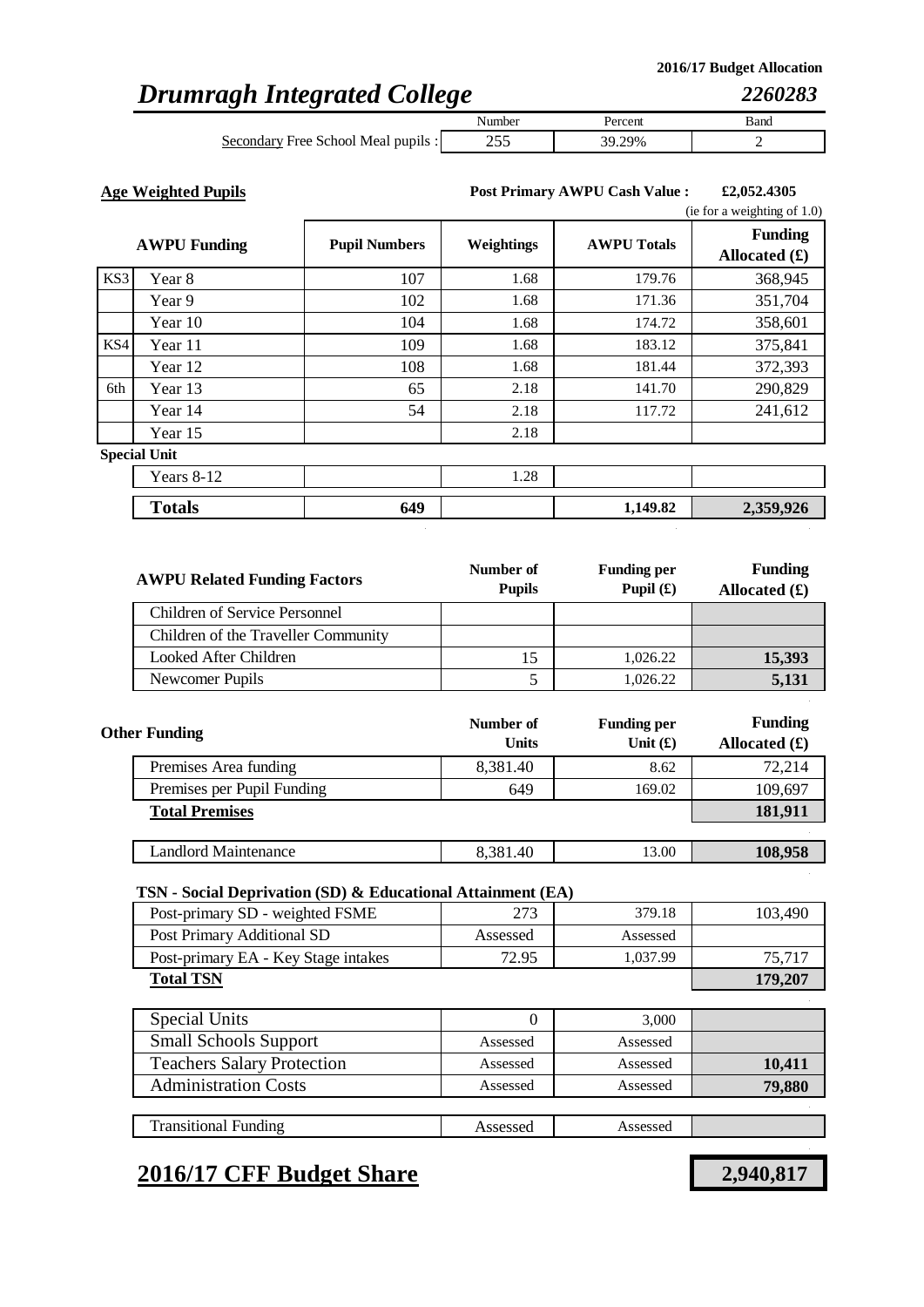## *Dungannon Integrated College*

|                                     | Aumber | ercent | Bano |
|-------------------------------------|--------|--------|------|
| Secondary Free School Meal pupils : |        | 80%    |      |

**Age Weighted Pupils £2,052.4305 Post Primary AWPU Cash Value :**

|     | (ie for a weighting of $1.0$ ) |                      |            |                    |                                   |  |
|-----|--------------------------------|----------------------|------------|--------------------|-----------------------------------|--|
|     | <b>AWPU Funding</b>            | <b>Pupil Numbers</b> | Weightings | <b>AWPU Totals</b> | <b>Funding</b><br>Allocated $(f)$ |  |
| KS3 | Year 8                         | 93                   | 1.68       | 156.24             | 320,672                           |  |
|     | Year 9                         | 86                   | 1.68       | 144.48             | 296,535                           |  |
|     | Year 10                        | 86                   | 1.68       | 144.48             | 296,535                           |  |
| KS4 | Year 11                        | 79                   | 1.68       | 132.72             | 272,399                           |  |
|     | Year 12                        | 81                   | 1.68       | 136.08             | 279,295                           |  |
| 6th | Year 13                        | 59                   | 2.18       | 128.62             | 263,984                           |  |
|     | Year 14                        | 54                   | 2.18       | 117.72             | 241,612                           |  |
|     | Year 15                        |                      | 2.18       |                    |                                   |  |
|     | <b>Special Unit</b>            |                      |            |                    |                                   |  |
|     | Years 8-12                     |                      | 1.28       |                    |                                   |  |
|     | <b>Totals</b>                  | 538                  |            | 960.34             | 1,971,031                         |  |

| <b>AWPU Related Funding Factors</b> | Number of<br><b>Pupils</b> | <b>Funding per</b><br>Pupil $(f)$ | <b>Funding</b><br>Allocated $(\pounds)$ |
|-------------------------------------|----------------------------|-----------------------------------|-----------------------------------------|
| Children of Service Personnel       |                            |                                   |                                         |
| Children of the Traveller Community |                            |                                   |                                         |
| Looked After Children               | h                          | 1,026.22                          | 6,157                                   |
| Newcomer Pupils                     | 63                         | 1,026.22                          | 64,652                                  |

| <b>Other Funding</b>       | Number of<br><b>Units</b> | <b>Funding per</b><br>Unit $(f)$ | <b>Funding</b><br>Allocated $(f)$ |
|----------------------------|---------------------------|----------------------------------|-----------------------------------|
| Premises Area funding      | 5,157.00                  | 8.62                             | 44,433                            |
| Premises per Pupil Funding | 538                       | 169.02                           | 90,935                            |
| <b>Total Premises</b>      |                           |                                  | 135,368                           |
|                            |                           |                                  |                                   |
| Landlord Maintenance       | 5,157.00                  | 13.00                            | 67,041                            |

### **TSN - Social Deprivation (SD) & Educational Attainment (EA)**

| Post-primary SD - weighted FSME     | 210      | 379.18   | 79,445  |
|-------------------------------------|----------|----------|---------|
| Post Primary Additional SD          | Assessed | Assessed |         |
| Post-primary EA - Key Stage intakes | 59.27    | 1,037.99 | 61,519  |
| <b>Total TSN</b>                    |          |          | 140,964 |
|                                     |          |          |         |
| <b>Special Units</b>                | 0        | 3,000    |         |
| <b>Small Schools Support</b>        | Assessed | Assessed | 5,108   |
| <b>Teachers Salary Protection</b>   | Assessed | Assessed |         |
| <b>Administration Costs</b>         | Assessed | Assessed | 66,560  |
|                                     |          |          |         |
| <b>Transitional Funding</b>         | Assessed | Assessed |         |

## **2016/17 CFF Budget Share 2,456,881**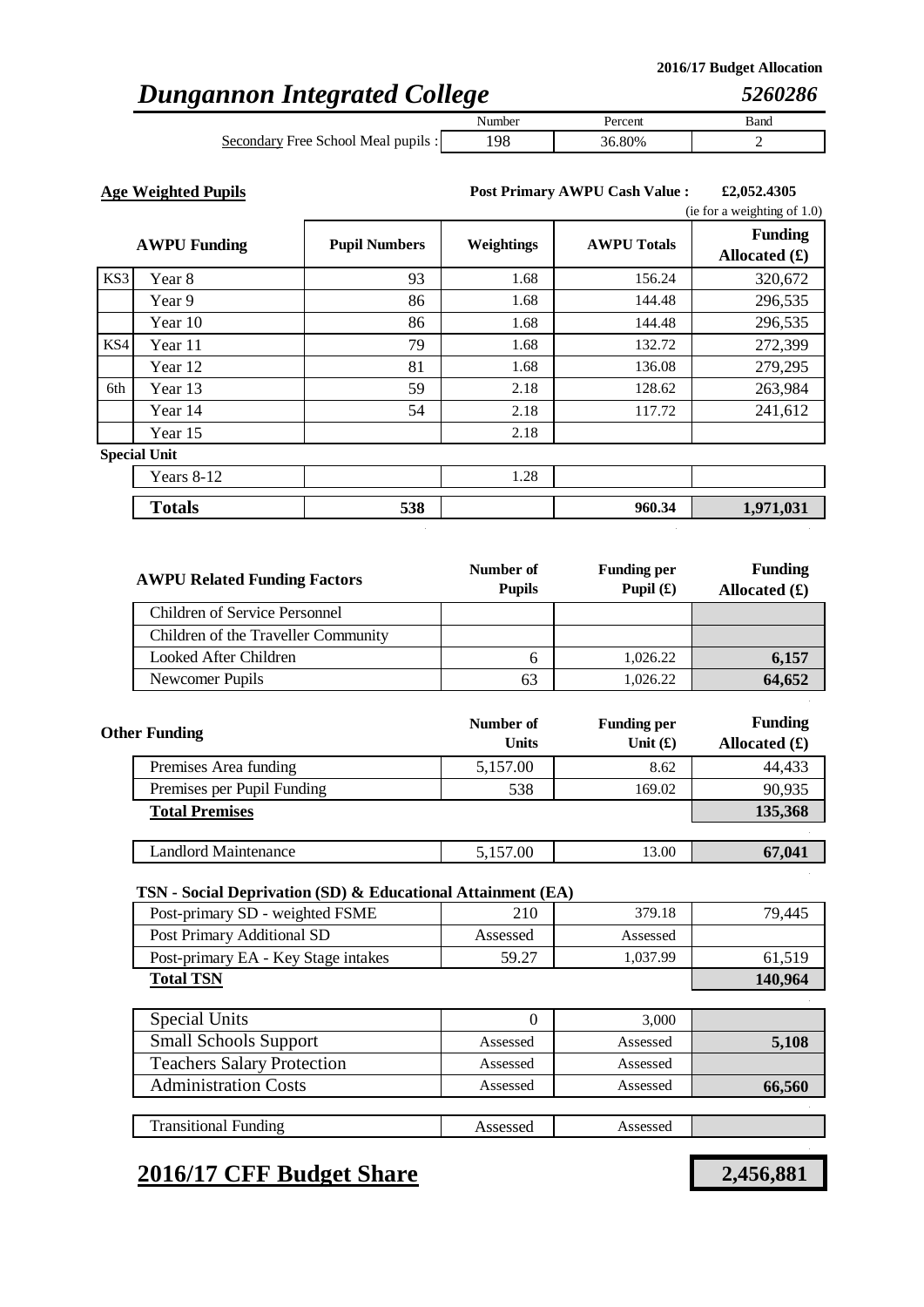## *Erne Integrated College*

|                                                         | Number | 'ercent | Band |
|---------------------------------------------------------|--------|---------|------|
| $\sim$ $\sim$<br>Free School Meal pupils :<br>Secondary |        | 32.85%  | -    |

**Age Weighted Pupils £2,052.4305 Post Primary AWPU Cash Value :**

|     |                     |                      |            |                    | (ie for a weighting of $1.0$ )    |  |
|-----|---------------------|----------------------|------------|--------------------|-----------------------------------|--|
|     | <b>AWPU Funding</b> | <b>Pupil Numbers</b> | Weightings | <b>AWPU Totals</b> | <b>Funding</b><br>Allocated $(f)$ |  |
| KS3 | Year 8              | 75                   | 1.68       | 126.00             | 258,606                           |  |
|     | Year 9              | 60                   | 1.68       | 100.80             | 206,885                           |  |
|     | Year 10             | 77                   | 1.68       | 129.36             | 265,502                           |  |
| KS4 | Year 11             | 63                   | 1.68       | 105.84             | 217,229                           |  |
|     | Year 12             | 63                   | 1.68       | 105.84             | 217,229                           |  |
| 6th | Year 13             | 35                   | 2.18       | 76.30              | 156,600                           |  |
|     | Year 14             | 39                   | 2.18       | 85.02              | 174,498                           |  |
|     | Year 15             | 2                    | 2.18       | 4.36               | 8,949                             |  |
|     | <b>Special Unit</b> |                      |            |                    |                                   |  |
|     | Years 8-12          |                      | 1.28       |                    |                                   |  |
|     | <b>Totals</b>       | 414                  |            | 733.52             | 1,505,499                         |  |

| <b>AWPU Related Funding Factors</b>  | Number of<br><b>Pupils</b> | <b>Funding per</b><br>Pupil $(\mathbf{f})$ | <b>Funding</b><br>Allocated $(\mathbf{\pounds})$ |
|--------------------------------------|----------------------------|--------------------------------------------|--------------------------------------------------|
| <b>Children of Service Personnel</b> |                            |                                            |                                                  |
| Children of the Traveller Community  |                            | 1,026.22                                   | 6,157                                            |
| Looked After Children                |                            | 1,026.22                                   | 3,079                                            |
| Newcomer Pupils                      | 23                         | 1,026.22                                   | 23,603                                           |

| <b>Other Funding</b>       | Number of<br><b>Units</b> | <b>Funding per</b><br>Unit $(f)$ | <b>Funding</b><br>Allocated $(f)$ |
|----------------------------|---------------------------|----------------------------------|-----------------------------------|
| Premises Area funding      | 6,613.65                  | 8.62                             | 56,983                            |
| Premises per Pupil Funding | 414                       | 169.02                           | 69,976                            |
| <b>Total Premises</b>      |                           |                                  | 126,960                           |
|                            |                           |                                  |                                   |
| Landlord Maintenance       | 6,613.65                  | 13.00                            | 85,977                            |

### **TSN - Social Deprivation (SD) & Educational Attainment (EA)**

| Post-primary SD - weighted FSME     | 141      | 379.18   | 53,378  |
|-------------------------------------|----------|----------|---------|
| Post Primary Additional SD          | Assessed | Assessed |         |
| Post-primary EA - Key Stage intakes | 45.46    | 1,037.99 | 47,188  |
| <b>Total TSN</b>                    |          |          | 100,566 |
|                                     |          |          |         |
| <b>Special Units</b>                |          | 3.000    |         |
| <b>Small Schools Support</b>        | Assessed | Assessed | 57,895  |
| <b>Teachers Salary Protection</b>   | Assessed | Assessed | 2,543   |
| <b>Administration Costs</b>         | Assessed | Assessed | 51,680  |
|                                     |          |          |         |
| <b>Transitional Funding</b>         | Assessed | Assessed |         |

## **2016/17 CFF Budget Share 1,963,959**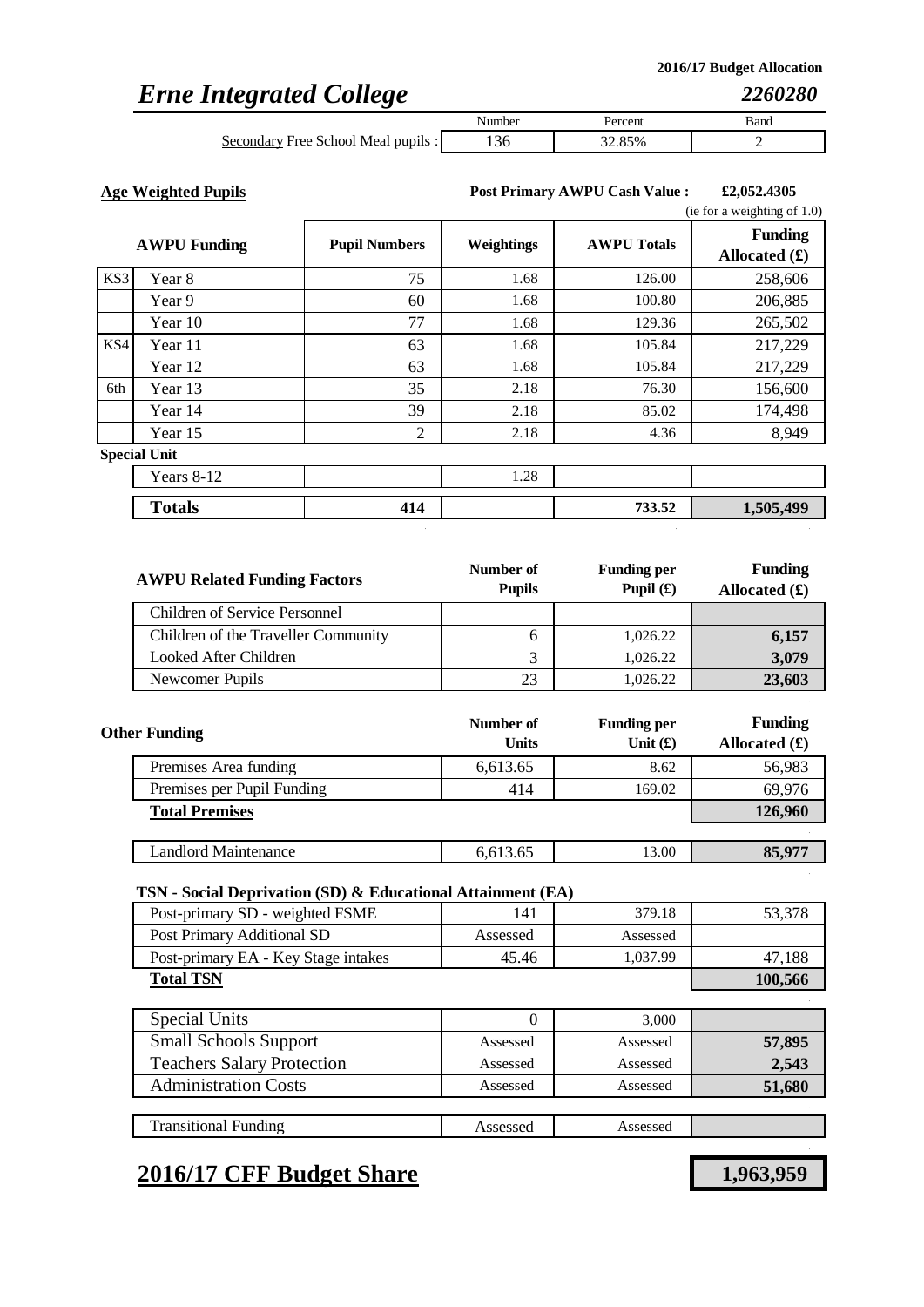*1260269*

## *Hazelwood Integrated College*

|                                     | Numbe | ercent. | Banc |
|-------------------------------------|-------|---------|------|
| Secondary Free School Meal pupils : |       | '3%     |      |

**Age Weighted Pupils £2,052.4305 Post Primary AWPU Cash Value :**

|     | (ie for a weighting of $1.0$ ) |                      |            |                    |                                   |
|-----|--------------------------------|----------------------|------------|--------------------|-----------------------------------|
|     | <b>AWPU Funding</b>            | <b>Pupil Numbers</b> | Weightings | <b>AWPU Totals</b> | <b>Funding</b><br>Allocated $(f)$ |
| KS3 | Year 8                         | 152                  | 1.68       | 255.36             | 524,109                           |
|     | Year 9                         | 147                  | 1.68       | 246.96             | 506,868                           |
|     | Year 10                        | 144                  | 1.68       | 241.92             | 496,524                           |
| KS4 | Year 11                        | 140                  | 1.68       | 235.20             | 482,732                           |
|     | Year 12                        | 144                  | 1.68       | 241.92             | 496,524                           |
| 6th | Year 13                        | 101                  | 2.18       | 220.18             | 451,904                           |
|     | Year 14                        | 71                   | 2.18       | 154.78             | 317,675                           |
|     | Year 15                        |                      | 2.18       |                    |                                   |
|     | <b>Special Unit</b>            |                      |            |                    |                                   |
|     | Years 8-12                     |                      | 1.28       |                    |                                   |
|     | <b>Totals</b>                  | 899                  |            | 1,596.32           | 3,276,336                         |

| <b>AWPU Related Funding Factors</b> | Number of<br><b>Pupils</b> | <b>Funding per</b><br>Pupil $(f)$ | <b>Funding</b><br>Allocated $(\pounds)$ |
|-------------------------------------|----------------------------|-----------------------------------|-----------------------------------------|
| Children of Service Personnel       |                            |                                   |                                         |
| Children of the Traveller Community |                            |                                   |                                         |
| Looked After Children               | ⇁                          | 1,026.22                          | 7,184                                   |
| Newcomer Pupils                     | 36                         | 1,026.22                          | 36,944                                  |

| <b>Other Funding</b>       | Number of<br><b>Units</b> | <b>Funding per</b><br>Unit $(f)$ | <b>Funding</b><br>Allocated $(f)$ |
|----------------------------|---------------------------|----------------------------------|-----------------------------------|
| Premises Area funding      | 10,252.00                 | 8.62                             | 88,331                            |
| Premises per Pupil Funding | 899                       | 169.02                           | 151,953                           |
| <b>Total Premises</b>      |                           |                                  | 240,285                           |
|                            |                           |                                  |                                   |
| Landlord Maintenance       | 10,252.00                 | 13.00                            | 133,276                           |

### **TSN - Social Deprivation (SD) & Educational Attainment (EA)**

| Post-primary SD - weighted FSME     | 663      | 379.18   | 251,434 |
|-------------------------------------|----------|----------|---------|
| Post Primary Additional SD          | Assessed | Assessed | 137,246 |
| Post-primary EA - Key Stage intakes | 143.83   | 1,037.99 | 149,289 |
| <b>Total TSN</b>                    |          |          | 537,970 |
|                                     |          |          |         |
| Special Units                       | 0        | 3,000    |         |
| <b>Small Schools Support</b>        | Assessed | Assessed |         |
| <b>Teachers Salary Protection</b>   | Assessed | Assessed | 2,225   |
| Administration Costs                | Assessed | Assessed | 109,880 |
|                                     |          |          |         |
| <b>Transitional Funding</b>         | Assessed | Assessed |         |

### **2016/17 CFF Budget Share 4,344,099**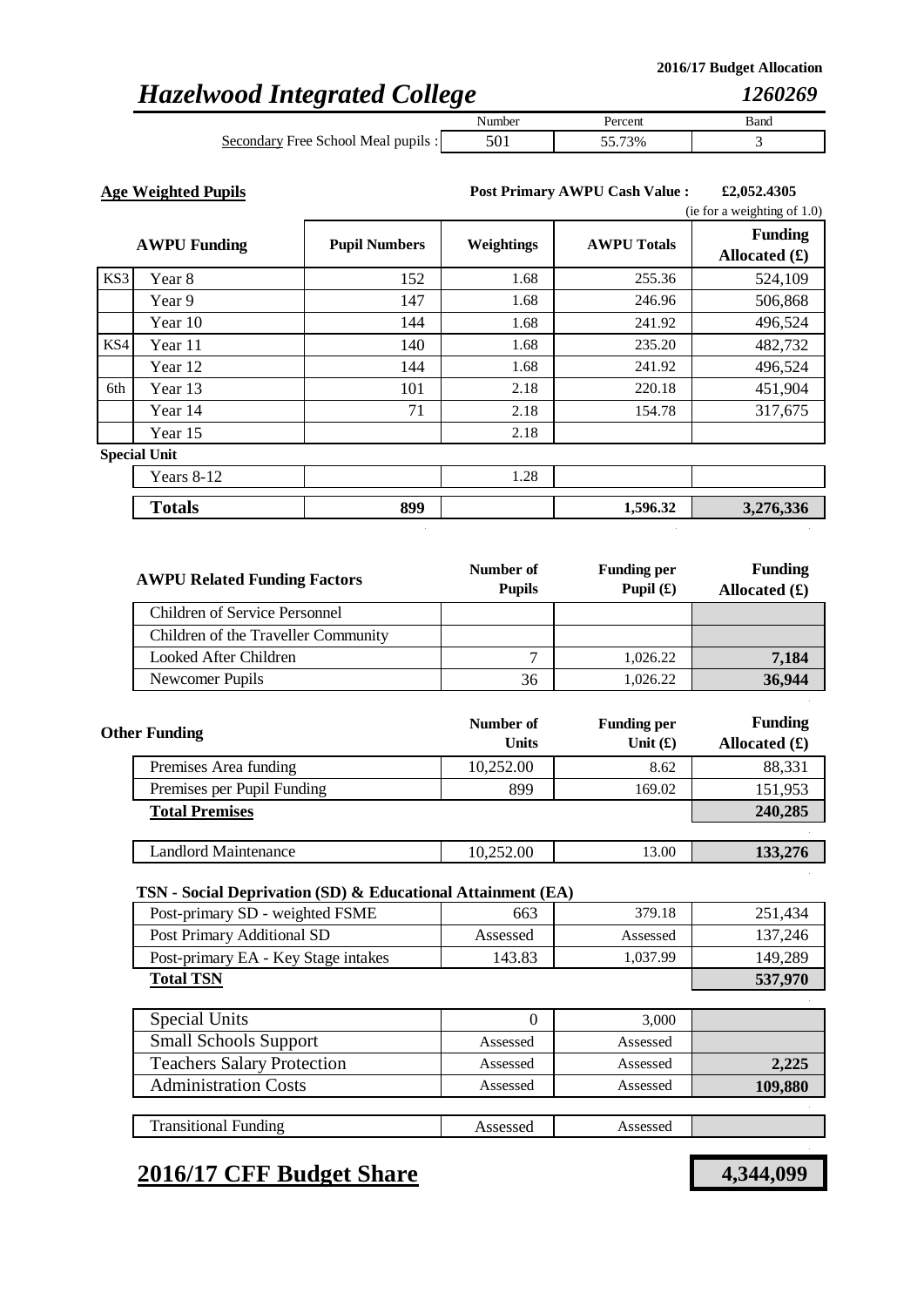## *Lagan Integrated College*

|                                     | Number | ercent. | Band |
|-------------------------------------|--------|---------|------|
| Secondary Free School Meal pupils : |        | 4%      |      |

**Age Weighted Pupils £2,052.4305 Post Primary AWPU Cash Value :**

|     |                     |                      |            |                    | (ie for a weighting of $1.0$ )    |
|-----|---------------------|----------------------|------------|--------------------|-----------------------------------|
|     | <b>AWPU Funding</b> | <b>Pupil Numbers</b> | Weightings | <b>AWPU Totals</b> | <b>Funding</b><br>Allocated $(f)$ |
| KS3 | Year 8              | 212                  | 1.68       | 356.16             | 730,994                           |
|     | Year 9              | 213                  | 1.68       | 357.84             | 734,442                           |
|     | Year 10             | 201                  | 1.68       | 337.68             | 693,065                           |
| KS4 | Year 11             | 209                  | 1.68       | 351.12             | 720,649                           |
|     | Year 12             | 212                  | 1.68       | 356.16             | 730,994                           |
| 6th | Year 13             | 115                  | 2.18       | 250.70             | 514,544                           |
|     | Year 14             | 102                  | 2.18       | 222.36             | 456,378                           |
|     | Year 15             |                      | 2.18       | 2.18               | 4,474                             |
|     | <b>Special Unit</b> |                      |            |                    |                                   |
|     | Years 8-12          |                      | 1.28       |                    |                                   |
|     | <b>Totals</b>       | 1,265                |            | 2,234.20           | 4,585,540                         |

| <b>AWPU Related Funding Factors</b> | Number of<br><b>Pupils</b> | <b>Funding per</b><br>Pupil $(f)$ | <b>Funding</b><br>Allocated $(\pounds)$ |
|-------------------------------------|----------------------------|-----------------------------------|-----------------------------------------|
| Children of Service Personnel       |                            |                                   |                                         |
| Children of the Traveller Community |                            |                                   |                                         |
| Looked After Children               |                            | 1,026.22                          | 2,052                                   |
| Newcomer Pupils                     |                            | 1,026.22                          | 9,236                                   |

| <b>Other Funding</b>        | Number of<br><b>Units</b> | <b>Funding per</b><br>Unit $(f)$ | <b>Funding</b><br>Allocated $(f)$ |
|-----------------------------|---------------------------|----------------------------------|-----------------------------------|
| Premises Area funding       | 14,477.00                 | 8.62                             | 124,734                           |
| Premises per Pupil Funding  | 1,265                     | 169.02                           | 213,817                           |
| <b>Total Premises</b>       |                           |                                  | 338,550                           |
|                             |                           |                                  |                                   |
| <b>Landlord Maintenance</b> | 14,477.00                 | 13.00                            | 188,201                           |

### **TSN - Social Deprivation (SD) & Educational Attainment (EA)**

| Post-primary SD - weighted FSME     | 313      | 379.18   | 118,683 |
|-------------------------------------|----------|----------|---------|
| Post Primary Additional SD          | Assessed | Assessed |         |
| Post-primary EA - Key Stage intakes | 108.63   | 1,037.99 | 112,753 |
| <b>Total TSN</b>                    |          |          | 231,436 |
|                                     |          |          |         |
| <b>Special Units</b>                | 0        | 3,000    |         |
| <b>Small Schools Support</b>        | Assessed | Assessed |         |
| <b>Teachers Salary Protection</b>   | Assessed | Assessed | 3,436   |
| <b>Administration Costs</b>         | Assessed | Assessed | 150,000 |
|                                     |          |          |         |
| <b>Transitional Funding</b>         | Assessed | Assessed |         |

## **2016/17 CFF Budget Share 5,508,452**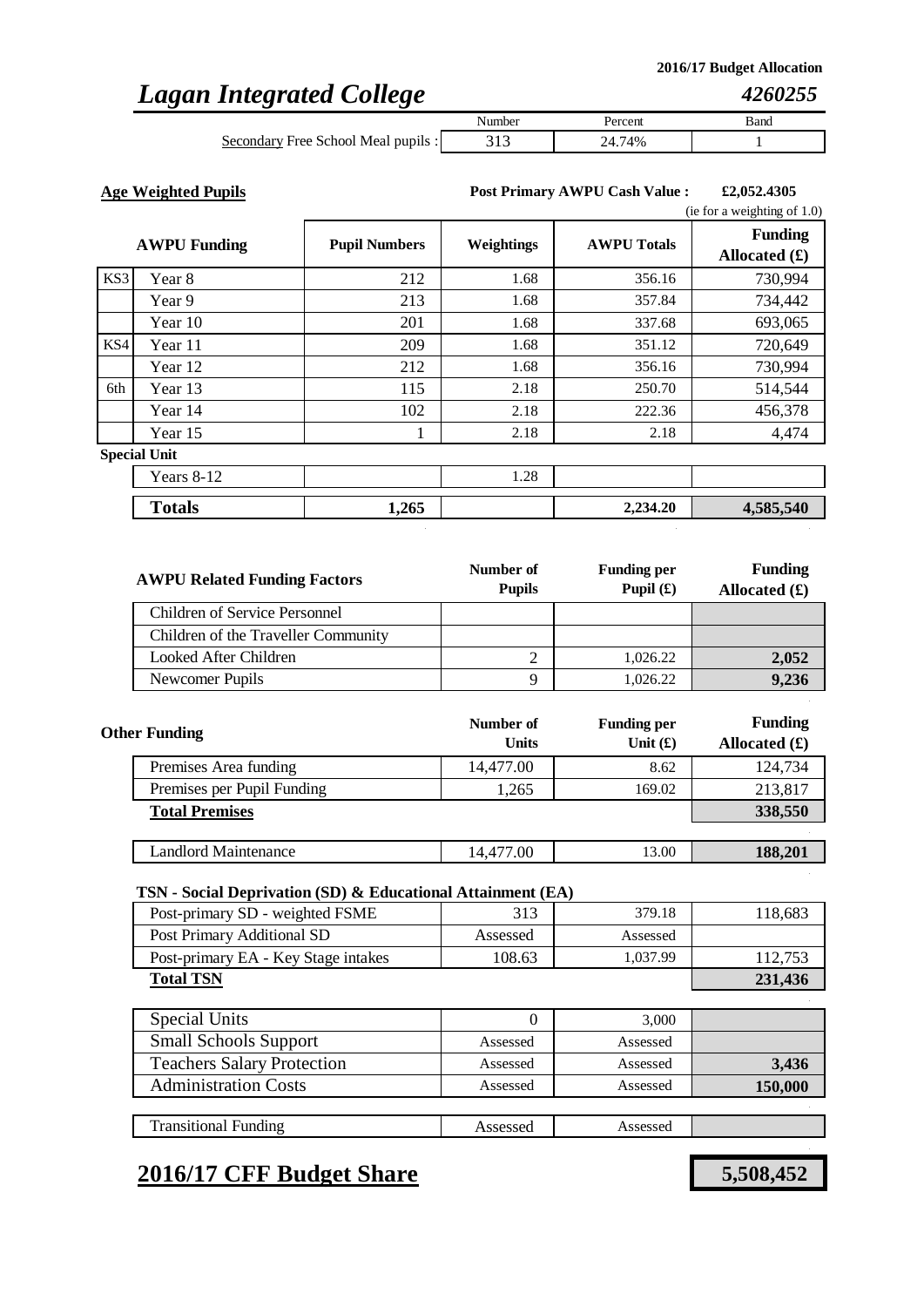## *Malone Integrated College*

|                                     | Numbe <sup>*</sup> | 'ercem | Band |
|-------------------------------------|--------------------|--------|------|
| Secondary Free School Meal pupils : |                    | '4%    |      |

**Age Weighted Pupils £2,052.4305 Post Primary AWPU Cash Value :**

|     |                     |                      |                   |                    | (ie for a weighting of $1.0$ )    |
|-----|---------------------|----------------------|-------------------|--------------------|-----------------------------------|
|     | <b>AWPU Funding</b> | <b>Pupil Numbers</b> | <b>Weightings</b> | <b>AWPU Totals</b> | <b>Funding</b><br>Allocated $(f)$ |
| KS3 | Year 8              | 92                   | 1.68              | 154.56             | 317,224                           |
|     | Year 9              | 58                   | 1.68              | 97.44              | 199,989                           |
|     | Year 10             | 92                   | 1.68              | 154.56             | 317,224                           |
| KS4 | Year 11             | 94                   | 1.68              | 157.92             | 324,120                           |
|     | Year 12             | 121                  | 1.68              | 203.28             | 417,218                           |
| 6th | Year 13             | 88                   | 2.18              | 191.84             | 393,738                           |
|     | Year 14             | 45                   | 2.18              | 98.10              | 201,343                           |
|     | Year 15             |                      | 2.18              |                    |                                   |
|     | <b>Special Unit</b> |                      |                   |                    |                                   |
|     | Years 8-12          |                      | 1.28              |                    |                                   |
|     | <b>Totals</b>       | 590                  |                   | 1,057.70           | 2,170,856                         |

| <b>AWPU Related Funding Factors</b> | Number of<br><b>Pupils</b> | <b>Funding per</b><br>Pupil $(f)$ | <b>Funding</b><br>Allocated $(\pounds)$ |
|-------------------------------------|----------------------------|-----------------------------------|-----------------------------------------|
| Children of Service Personnel       |                            |                                   |                                         |
| Children of the Traveller Community | 41                         | 1,026.22                          | 42,075                                  |
| Looked After Children               |                            | 1,026.22                          | 12,315                                  |
| Newcomer Pupils                     |                            | 1,026.22                          | 93,386                                  |

| <b>Other Funding</b>        | Number of<br><b>Units</b> | <b>Funding per</b><br>Unit $(f)$ | <b>Funding</b><br>Allocated $(f)$ |
|-----------------------------|---------------------------|----------------------------------|-----------------------------------|
| Premises Area funding       | 7,824.00                  | 8.62                             | 67,412                            |
| Premises per Pupil Funding  | 590                       | 169.02                           | 99,725                            |
| <b>Total Premises</b>       |                           |                                  | 167,136                           |
|                             |                           |                                  |                                   |
| <b>Landlord Maintenance</b> | 7,824.00                  | 13.00                            | 101,712                           |

### **TSN - Social Deprivation (SD) & Educational Attainment (EA)**

| Post-primary SD - weighted FSME     | 536      | 379.18   | 203,083 |
|-------------------------------------|----------|----------|---------|
| Post Primary Additional SD          | Assessed | Assessed | 110,854 |
| Post-primary EA - Key Stage intakes | 112.29   | 1,037.99 | 116,555 |
| <b>Total TSN</b>                    |          |          | 430,491 |
|                                     |          |          |         |
| Special Units                       | 0        | 3,000    |         |
| <b>Small Schools Support</b>        | Assessed | Assessed |         |
| <b>Teachers Salary Protection</b>   | Assessed | Assessed | 4,642   |
| <b>Administration Costs</b>         | Assessed | Assessed | 72,800  |
|                                     |          |          |         |
| <b>Transitional Funding</b>         | Assessed | Assessed |         |

## **2016/17 CFF Budget Share 3,095,412**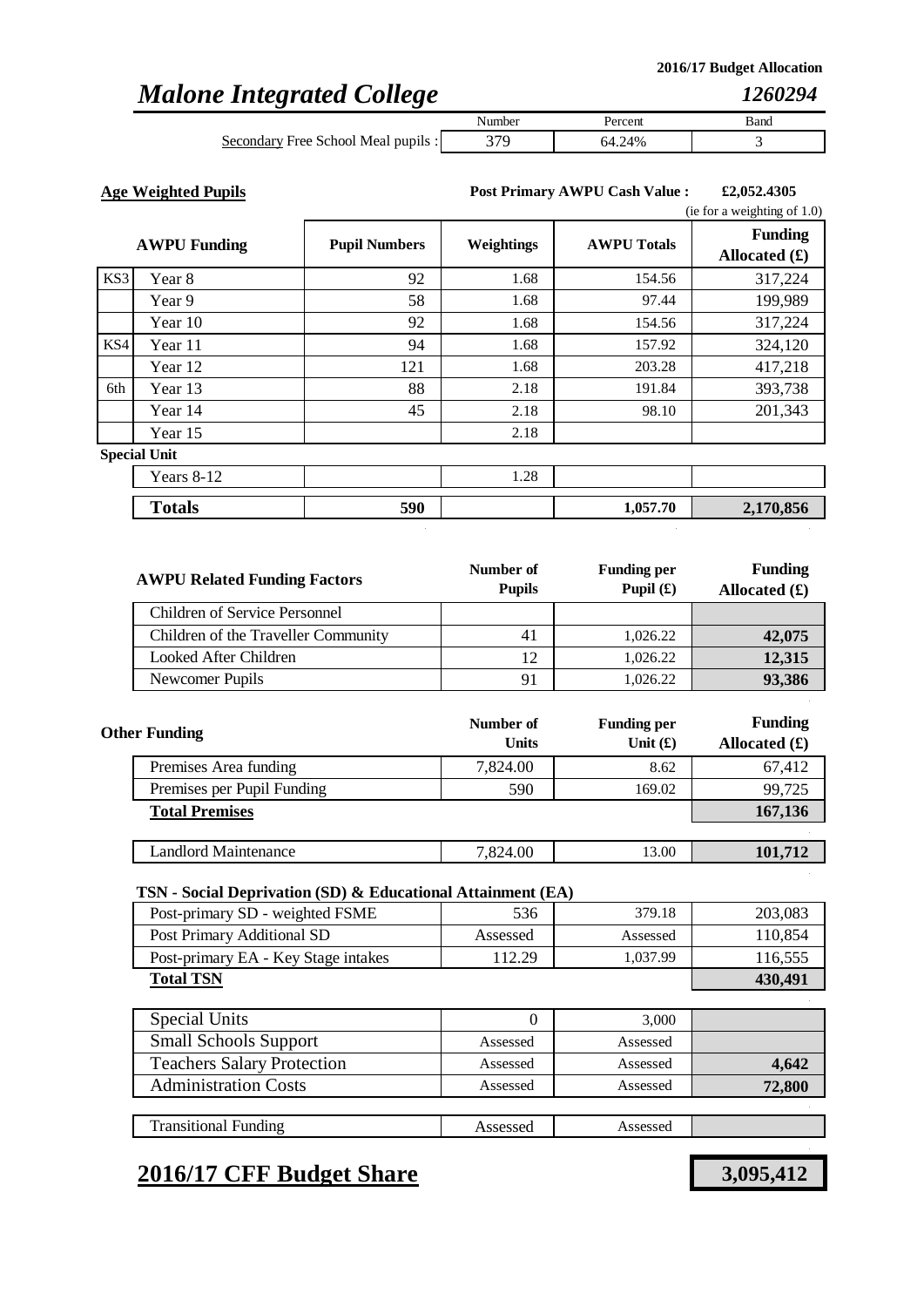*5260285*

## *New-Bridge Integrated College*

|                                     | Number | Percent | Band |
|-------------------------------------|--------|---------|------|
| Secondary Free School Meal pupils : |        | 25.13%  |      |

**Age Weighted Pupils £2,052.4305 Post Primary AWPU Cash Value :**

|     |                     |                      |            |                    | (ie for a weighting of $1.0$ )    |
|-----|---------------------|----------------------|------------|--------------------|-----------------------------------|
|     | <b>AWPU Funding</b> | <b>Pupil Numbers</b> | Weightings | <b>AWPU Totals</b> | <b>Funding</b><br>Allocated $(f)$ |
| KS3 | Year 8              | 107                  | 1.68       | 179.76             | 368,945                           |
|     | Year 9              | 110                  | 1.68       | 184.80             | 379,289                           |
|     | Year 10             | 105                  | 1.68       | 176.40             | 362,049                           |
| KS4 | Year 11             | 94                   | 1.68       | 157.92             | 324,120                           |
|     | Year 12             | 82                   | 1.68       | 137.76             | 282,743                           |
| 6th | Year 13             | 60                   | 2.18       | 130.80             | 268,458                           |
|     | Year 14             | 39                   | 2.18       | 85.02              | 174,498                           |
|     | Year 15             |                      | 2.18       |                    |                                   |
|     | <b>Special Unit</b> |                      |            |                    |                                   |
|     | Years 8-12          |                      | 1.28       |                    |                                   |
|     | <b>Totals</b>       | 597                  |            | 1,052.46           | 2,160,101                         |

| <b>AWPU Related Funding Factors</b> | Number of<br><b>Pupils</b> | <b>Funding per</b><br>Pupil $(f)$ | <b>Funding</b><br>Allocated $(\pounds)$ |
|-------------------------------------|----------------------------|-----------------------------------|-----------------------------------------|
| Children of Service Personnel       |                            |                                   |                                         |
| Children of the Traveller Community |                            |                                   |                                         |
| Looked After Children               |                            | 1,026.22                          | 8,210                                   |
| Newcomer Pupils                     |                            |                                   |                                         |

| <b>Other Funding</b>       | Number of<br><b>Units</b> | <b>Funding per</b><br>Unit $(f)$ | <b>Funding</b><br>Allocated $(f)$ |
|----------------------------|---------------------------|----------------------------------|-----------------------------------|
| Premises Area funding      | 5,562.30                  | 8.62                             | 47,925                            |
| Premises per Pupil Funding | 597                       | 169.02                           | 100,908                           |
| <b>Total Premises</b>      |                           |                                  | 148,833                           |
|                            |                           |                                  |                                   |
| Landlord Maintenance       | 5,562.30                  | 13.00                            | 72,310                            |

### **TSN - Social Deprivation (SD) & Educational Attainment (EA)**

| Post-primary SD - weighted FSME     | 150      | 379.18   | 56,877  |
|-------------------------------------|----------|----------|---------|
| Post Primary Additional SD          | Assessed | Assessed |         |
| Post-primary EA - Key Stage intakes | 51.49    | 1,037.99 | 53,446  |
| <b>Total TSN</b>                    |          |          | 110,323 |
|                                     |          |          |         |
| <b>Special Units</b>                | 0        | 3,000    |         |
| <b>Small Schools Support</b>        | Assessed | Assessed |         |
| <b>Teachers Salary Protection</b>   | Assessed | Assessed |         |
| <b>Administration Costs</b>         | Assessed | Assessed | 73,640  |
|                                     |          |          |         |
| <b>Transitional Funding</b>         | Assessed | Assessed |         |

### **2016/17 CFF Budget Share 2,573,416**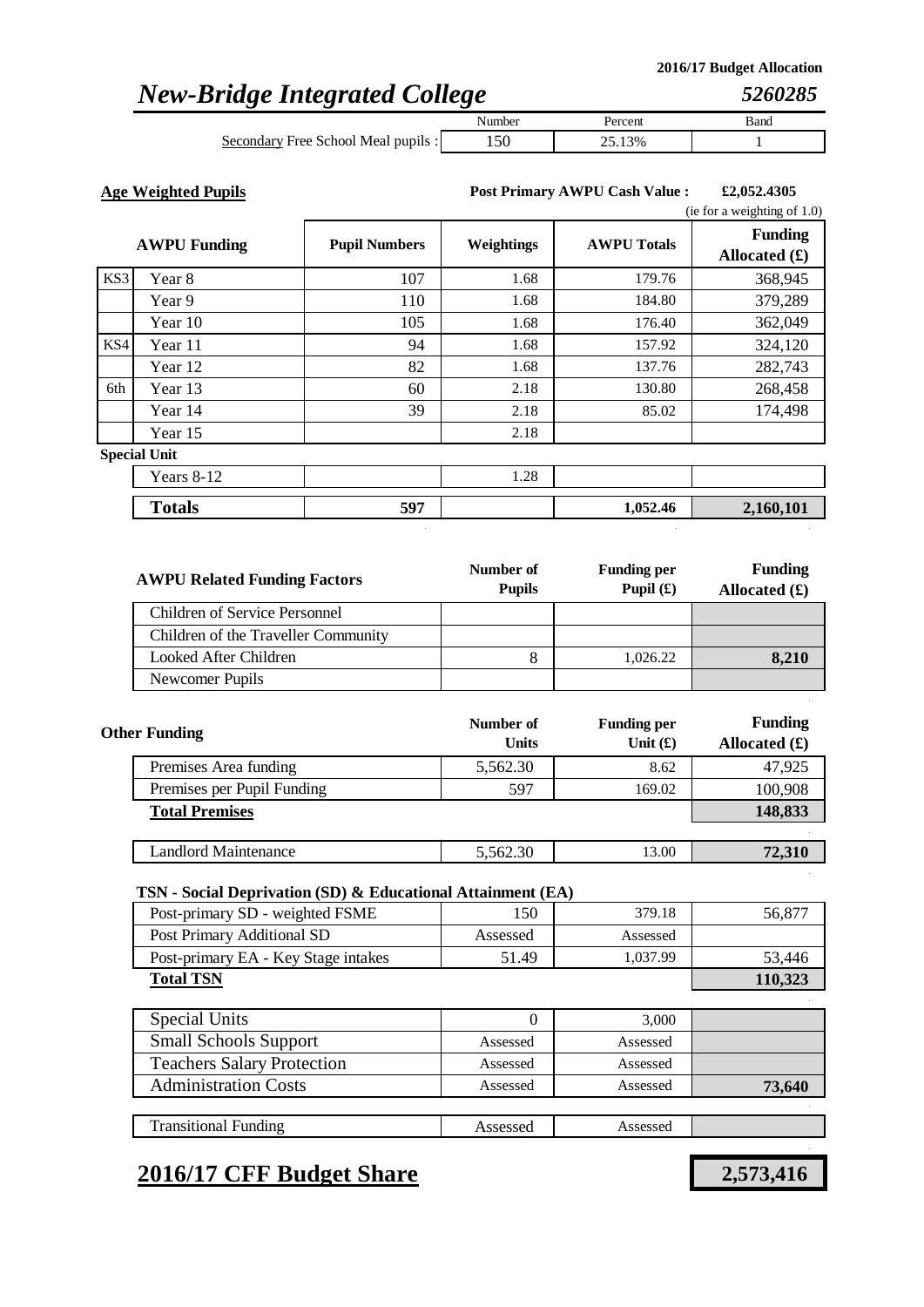## *North Coast Integrated College*

| -                                   | -      |            |      |
|-------------------------------------|--------|------------|------|
|                                     | Number | Percent    | Band |
| Secondary Free School Meal pupils : | 205    | .01%<br>48 |      |

**Age Weighted Pupils £2,052.4305 Post Primary AWPU Cash Value :**

|     |                     |                      |            | (ie for a weighting of $1.0$ ) |                                   |
|-----|---------------------|----------------------|------------|--------------------------------|-----------------------------------|
|     | <b>AWPU Funding</b> | <b>Pupil Numbers</b> | Weightings | <b>AWPU Totals</b>             | <b>Funding</b><br>Allocated $(f)$ |
| KS3 | Year 8              | 69                   | 1.68       | 115.92                         | 237,918                           |
|     | Year 9              | 61                   | 1.68       | 102.48                         | 210,333                           |
|     | Year 10             | 58                   | 1.68       | 97.44                          | 199,989                           |
| KS4 | Year 11             | 67                   | 1.68       | 112.56                         | 231,022                           |
|     | Year 12             | 60                   | 1.68       | 100.80                         | 206,885                           |
| 6th | Year 13             | 69                   | 2.18       | 150.42                         | 308,727                           |
|     | Year 14             | 43                   | 2.18       | 93.74                          | 192,395                           |
|     | Year 15             |                      | 2.18       |                                |                                   |
|     | <b>Special Unit</b> |                      |            |                                |                                   |
|     | Years 8-12          |                      | 1.28       |                                |                                   |
|     | <b>Totals</b>       | 427                  |            | 773.36                         | 1,587,268                         |

| <b>AWPU Related Funding Factors</b> | Number of<br><b>Pupils</b> | <b>Funding per</b><br>Pupil $(f)$ | <b>Funding</b><br>Allocated $(\pounds)$ |
|-------------------------------------|----------------------------|-----------------------------------|-----------------------------------------|
| Children of Service Personnel       |                            |                                   |                                         |
| Children of the Traveller Community |                            |                                   |                                         |
| Looked After Children               | 10                         | 1,026.22                          | 10,262                                  |
| Newcomer Pupils                     |                            | 1,026.22                          | 3,079                                   |

| <b>Other Funding</b>       | Number of<br><b>Units</b> | <b>Funding per</b><br>Unit $(f)$ | <b>Funding</b><br>Allocated $(f)$ |
|----------------------------|---------------------------|----------------------------------|-----------------------------------|
| Premises Area funding      | 5,751.00                  | 8.62                             | 49,551                            |
| Premises per Pupil Funding | 427                       | 169.02                           | 72,174                            |
| <b>Total Premises</b>      |                           |                                  | 121,724                           |
|                            |                           |                                  |                                   |
| Landlord Maintenance       | 5,751.00                  | 13.00                            | 74,763                            |

### **TSN - Social Deprivation (SD) & Educational Attainment (EA)**

| Post-primary SD - weighted FSME     | 249      | 379.18   | 94,428  |
|-------------------------------------|----------|----------|---------|
| Post Primary Additional SD          | Assessed | Assessed | 51,544  |
| Post-primary EA - Key Stage intakes | 67.66    | 1,037.99 | 70,225  |
| <b>Total TSN</b>                    |          |          | 216,197 |
|                                     |          |          |         |
| <b>Special Units</b>                | 0        | 3,000    |         |
| <b>Small Schools Support</b>        | Assessed | Assessed | 52,361  |
| <b>Teachers Salary Protection</b>   | Assessed | Assessed |         |
| <b>Administration Costs</b>         | Assessed | Assessed | 53,240  |
|                                     |          |          |         |
| <b>Transitional Funding</b>         | Assessed | Assessed |         |

## **2016/17 CFF Budget Share 2,118,894**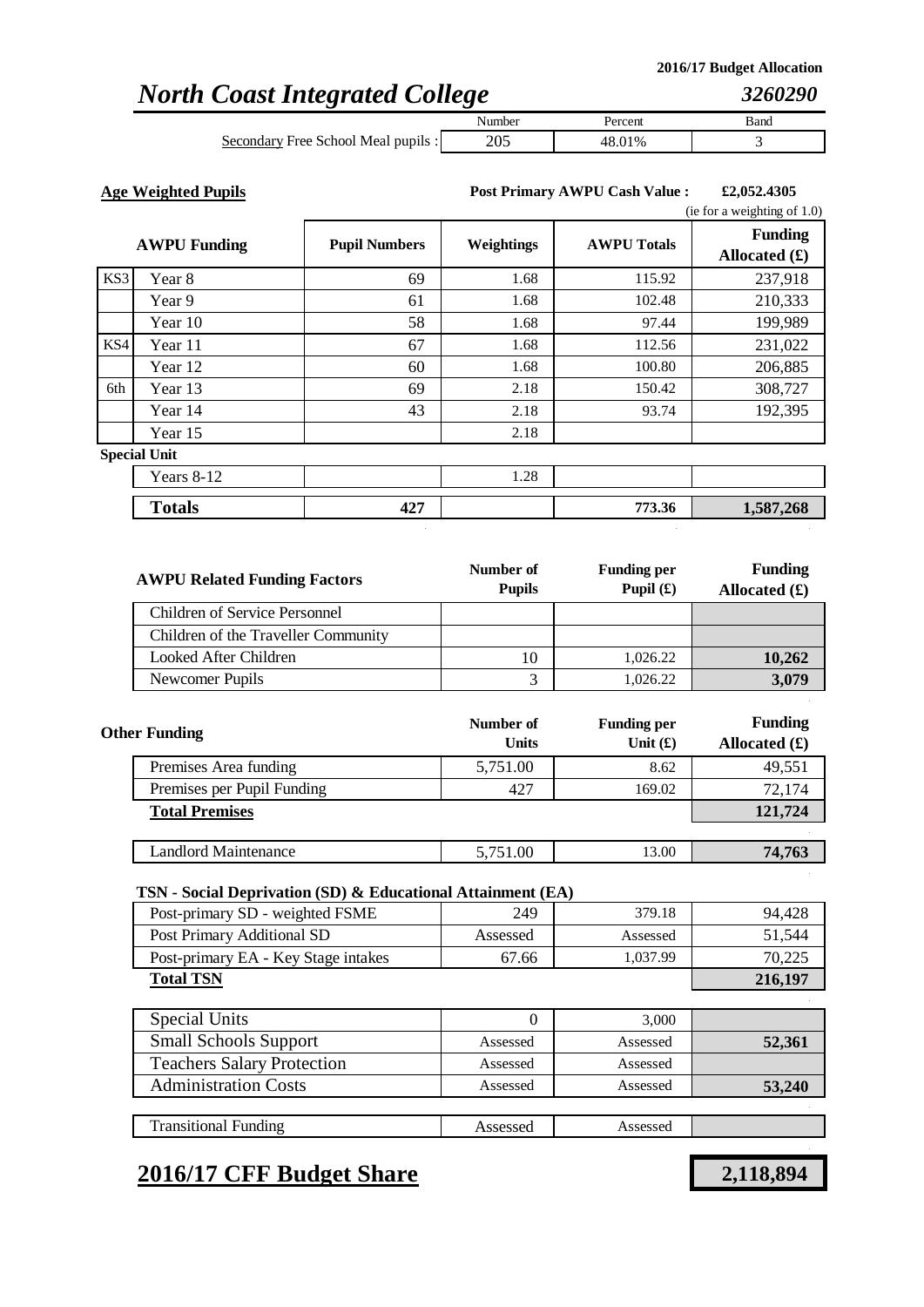## *Oakgrove Integrated College*

|                                                        | Number | 'ercent | Band |  |
|--------------------------------------------------------|--------|---------|------|--|
| $\cdot$ $\cdot$<br>Secondary Free School Meal pupils : |        | 52.01%  |      |  |

**Age Weighted Pupils £2,052.4305 Post Primary AWPU Cash Value :**

|     | (ie for a weighting of $1.0$ ) |                      |                   |                    |                                   |
|-----|--------------------------------|----------------------|-------------------|--------------------|-----------------------------------|
|     | <b>AWPU Funding</b>            | <b>Pupil Numbers</b> | <b>Weightings</b> | <b>AWPU Totals</b> | <b>Funding</b><br>Allocated $(f)$ |
| KS3 | Year 8                         | 127                  | 1.68              | 213.36             | 437,907                           |
|     | Year 9                         | 139                  | 1.68              | 233.52             | 479,284                           |
|     | Year 10                        | 148                  | 1.68              | 248.64             | 510,316                           |
| KS4 | Year 11                        | 131                  | 1.68              | 220.08             | 451,699                           |
|     | Year 12                        | 145                  | 1.68              | 243.60             | 499,972                           |
| 6th | Year 13                        | 75                   | 2.18              | 163.50             | 335,572                           |
|     | Year 14                        | 54                   | 2.18              | 117.72             | 241,612                           |
|     | Year 15                        |                      | 2.18              |                    |                                   |
|     | <b>Special Unit</b>            |                      |                   |                    |                                   |
|     | Years 8-12                     |                      | 1.28              |                    |                                   |
|     | <b>Totals</b>                  | 819                  |                   | 1,440.42           | 2,956,362                         |

| <b>AWPU Related Funding Factors</b> | Number of<br><b>Pupils</b> | <b>Funding per</b><br>Pupil $(f)$ | <b>Funding</b><br>Allocated $(f)$ |
|-------------------------------------|----------------------------|-----------------------------------|-----------------------------------|
| Children of Service Personnel       |                            |                                   |                                   |
| Children of the Traveller Community |                            | 1,026.22                          | 2,052                             |
| Looked After Children               | 20                         | 1,026.22                          | 20,524                            |
| Newcomer Pupils                     |                            | 1,026.22                          | 15,393                            |

| <b>Other Funding</b>       | Number of<br><b>Units</b> | <b>Funding per</b><br>Unit $(f)$ | <b>Funding</b><br>Allocated $(\mathbf{\hat{f}})$ |
|----------------------------|---------------------------|----------------------------------|--------------------------------------------------|
| Premises Area funding      | 9,263.00                  | 8.62                             | 79,810                                           |
| Premises per Pupil Funding | 819                       | 169.02                           | 138,431                                          |
| <b>Total Premises</b>      |                           |                                  | 218,241                                          |
|                            |                           |                                  |                                                  |
| Landlord Maintenance       | 9,263.00                  | 13.00                            | 120,419                                          |

### **TSN - Social Deprivation (SD) & Educational Attainment (EA)**

| Post-primary SD - weighted FSME     | 543      | 379.18   | 205,992 |
|-------------------------------------|----------|----------|---------|
| Post Primary Additional SD          | Assessed | Assessed | 112,442 |
| Post-primary EA - Key Stage intakes | 105.37   | 1,037.99 | 109,378 |
| <b>Total TSN</b>                    |          |          | 427,812 |
|                                     |          |          |         |
| Special Units                       | 0        | 3,000    |         |
| <b>Small Schools Support</b>        | Assessed | Assessed |         |
| <b>Teachers Salary Protection</b>   | Assessed | Assessed | 21,137  |
| <b>Administration Costs</b>         | Assessed | Assessed | 100,280 |
|                                     |          |          |         |
| <b>Transitional Funding</b>         | Assessed | Assessed |         |

## **2016/17 CFF Budget Share 3,882,221**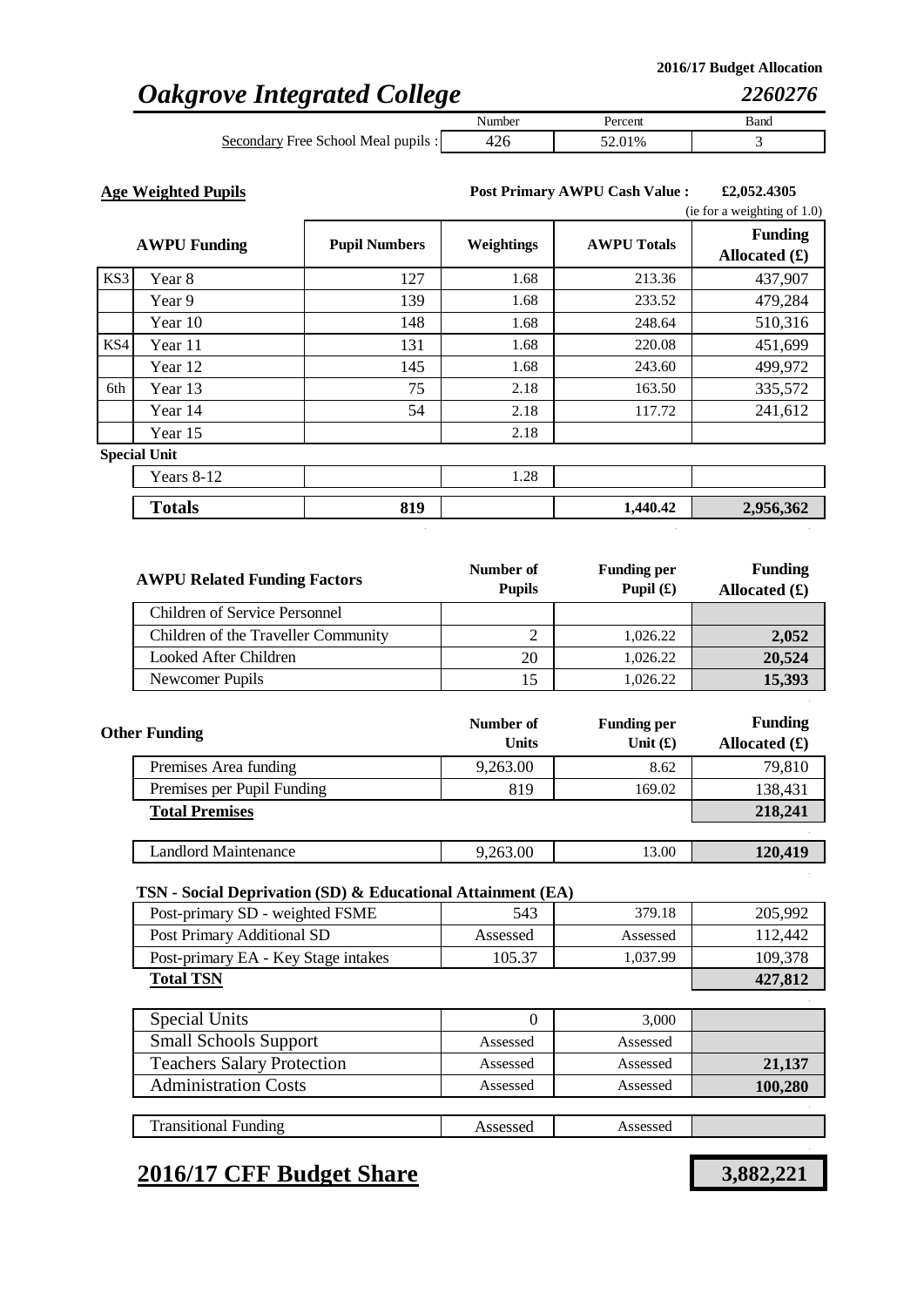## *Shimna Integrated College*

|                                     | Number | Percent | Band |
|-------------------------------------|--------|---------|------|
| Secondary Free School Meal pupils : |        | 32%     |      |

**Age Weighted Pupils £2,052.4305 Post Primary AWPU Cash Value :**

|     | (ie for a weighting of $1.0$ ) |                      |            |                    |                                   |
|-----|--------------------------------|----------------------|------------|--------------------|-----------------------------------|
|     | <b>AWPU Funding</b>            | <b>Pupil Numbers</b> | Weightings | <b>AWPU Totals</b> | <b>Funding</b><br>Allocated $(f)$ |
| KS3 | Year 8                         | 98                   | 1.68       | 164.64             | 337,912                           |
|     | Year 9                         | 102                  | 1.68       | 171.36             | 351,704                           |
|     | Year 10                        | 86                   | 1.68       | 144.48             | 296,535                           |
| KS4 | Year 11                        | 87                   | 1.68       | 146.16             | 299,983                           |
|     | Year 12                        | 94                   | 1.68       | 157.92             | 324,120                           |
| 6th | Year 13                        | 61                   | 2.18       | 132.98             | 272,932                           |
|     | Year 14                        | 69                   | 2.18       | 150.42             | 308,727                           |
|     | Year 15                        |                      | 2.18       |                    |                                   |
|     | <b>Special Unit</b>            |                      |            |                    |                                   |
|     | Years 8-12                     |                      | 1.28       |                    |                                   |
|     | <b>Totals</b>                  | 597                  |            | 1,067.96           | 2,191,914                         |

| <b>AWPU Related Funding Factors</b> | Number of<br><b>Pupils</b> | <b>Funding per</b><br>Pupil $(f)$ | <b>Funding</b><br>Allocated $(\pounds)$ |
|-------------------------------------|----------------------------|-----------------------------------|-----------------------------------------|
| Children of Service Personnel       |                            |                                   |                                         |
| Children of the Traveller Community |                            |                                   |                                         |
| Looked After Children               |                            | 1,026.22                          | 5,131                                   |
| Newcomer Pupils                     | h                          | 1,026.22                          | 6.157                                   |

| <b>Other Funding</b>        | Number of<br><b>Units</b> | <b>Funding per</b><br>Unit $(f)$ | <b>Funding</b><br>Allocated $(f)$ |
|-----------------------------|---------------------------|----------------------------------|-----------------------------------|
| Premises Area funding       | 7,895.00                  | 8.62                             | 68,023                            |
| Premises per Pupil Funding  | 597                       | 169.02                           | 100,908                           |
| <b>Total Premises</b>       |                           |                                  | 168,931                           |
|                             |                           |                                  |                                   |
| <b>Landlord Maintenance</b> | 7,895.00                  | 13.00                            | 102,635                           |

### **TSN - Social Deprivation (SD) & Educational Attainment (EA)**

| Post-primary SD - weighted FSME     | 184      | 379.18   | 69,808  |
|-------------------------------------|----------|----------|---------|
| Post Primary Additional SD          | Assessed | Assessed |         |
| Post-primary EA - Key Stage intakes | 46.04    | 1,037.99 | 47,792  |
| <b>Total TSN</b>                    |          |          | 117,600 |
|                                     |          |          |         |
| <b>Special Units</b>                |          | 3,000    |         |
| <b>Small Schools Support</b>        | Assessed | Assessed |         |
| <b>Teachers Salary Protection</b>   | Assessed | Assessed |         |
| <b>Administration Costs</b>         | Assessed | Assessed | 73,640  |
|                                     |          |          |         |
| <b>Transitional Funding</b>         | Assessed | Assessed |         |

### **2016/17 CFF Budget Share 2,666,008**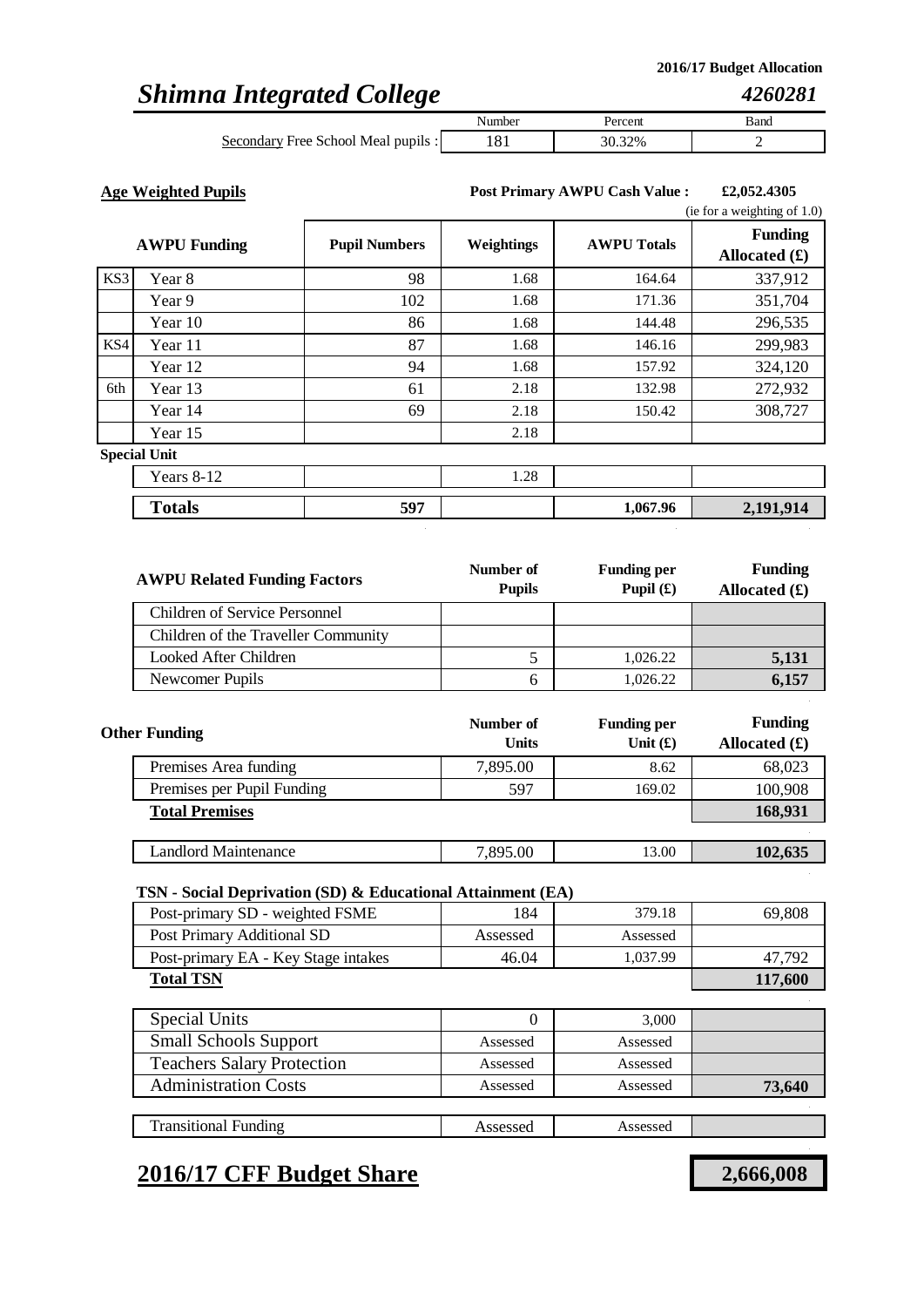## *Slemish Integrated College*

|                                     | Number | Percent | Bang |
|-------------------------------------|--------|---------|------|
| Secondary Free School Meal pupils : |        | .41%    |      |

**Age Weighted Pupils £2,052.4305 Post Primary AWPU Cash Value :**

|     | (ie for a weighting of $1.0$ ) |                      |                   |                    |                                   |
|-----|--------------------------------|----------------------|-------------------|--------------------|-----------------------------------|
|     | <b>AWPU Funding</b>            | <b>Pupil Numbers</b> | <b>Weightings</b> | <b>AWPU Totals</b> | <b>Funding</b><br>Allocated $(f)$ |
| KS3 | Year 8                         | 131                  | 1.68              | 220.08             | 451,699                           |
|     | Year 9                         | 124                  | 1.68              | 208.32             | 427,562                           |
|     | Year 10                        | 135                  | 1.68              | 226.80             | 465,491                           |
| KS4 | Year 11                        | 126                  | 1.68              | 211.68             | 434,458                           |
|     | Year 12                        | 128                  | 1.68              | 215.04             | 441,355                           |
| 6th | Year 13                        | 64                   | 2.18              | 139.52             | 286,355                           |
|     | Year 14                        | 48                   | 2.18              | 104.64             | 214,766                           |
|     | Year 15                        |                      | 2.18              |                    |                                   |
|     | <b>Special Unit</b>            |                      |                   |                    |                                   |
|     | Years 8-12                     |                      | 1.28              |                    |                                   |
|     | <b>Totals</b>                  | 756                  |                   | 1,326.08           | 2,721,687                         |

| <b>AWPU Related Funding Factors</b> | Number of<br><b>Pupils</b> | <b>Funding per</b><br>Pupil $(f)$ | <b>Funding</b><br>Allocated $(\pounds)$ |
|-------------------------------------|----------------------------|-----------------------------------|-----------------------------------------|
| Children of Service Personnel       |                            |                                   |                                         |
| Children of the Traveller Community |                            |                                   |                                         |
| Looked After Children               |                            | 1,026.22                          | 12,315                                  |
| Newcomer Pupils                     |                            | 1,026.22                          | 11,288                                  |

| <b>Other Funding</b>       | Number of<br><b>Units</b> | <b>Funding per</b><br>Unit $(f)$ | <b>Funding</b><br>Allocated $(f)$ |
|----------------------------|---------------------------|----------------------------------|-----------------------------------|
| Premises Area funding      | 5,932.90                  | 8.62                             | 51,118                            |
| Premises per Pupil Funding | 756                       | 169.02                           | 127,783                           |
| <b>Total Premises</b>      |                           |                                  | 178,901                           |
|                            |                           |                                  |                                   |
| Landlord Maintenance       | 5,932.90                  | 13.00                            | 77,128                            |

### **TSN - Social Deprivation (SD) & Educational Attainment (EA)**

| Post-primary SD - weighted FSME     | 177      | 379.18   | 67,115  |
|-------------------------------------|----------|----------|---------|
| Post Primary Additional SD          | Assessed | Assessed |         |
| Post-primary EA - Key Stage intakes | 62.69    | 1,037.99 | 65,071  |
| <b>Total TSN</b>                    |          |          | 132,186 |
|                                     |          |          |         |
| Special Units                       | 0        | 3,000    |         |
| <b>Small Schools Support</b>        | Assessed | Assessed |         |
| <b>Teachers Salary Protection</b>   | Assessed | Assessed |         |
| <b>Administration Costs</b>         | Assessed | Assessed | 92,720  |
|                                     |          |          |         |
| <b>Transitional Funding</b>         | Assessed | Assessed |         |

## **2016/17 CFF Budget Share 3,226,224**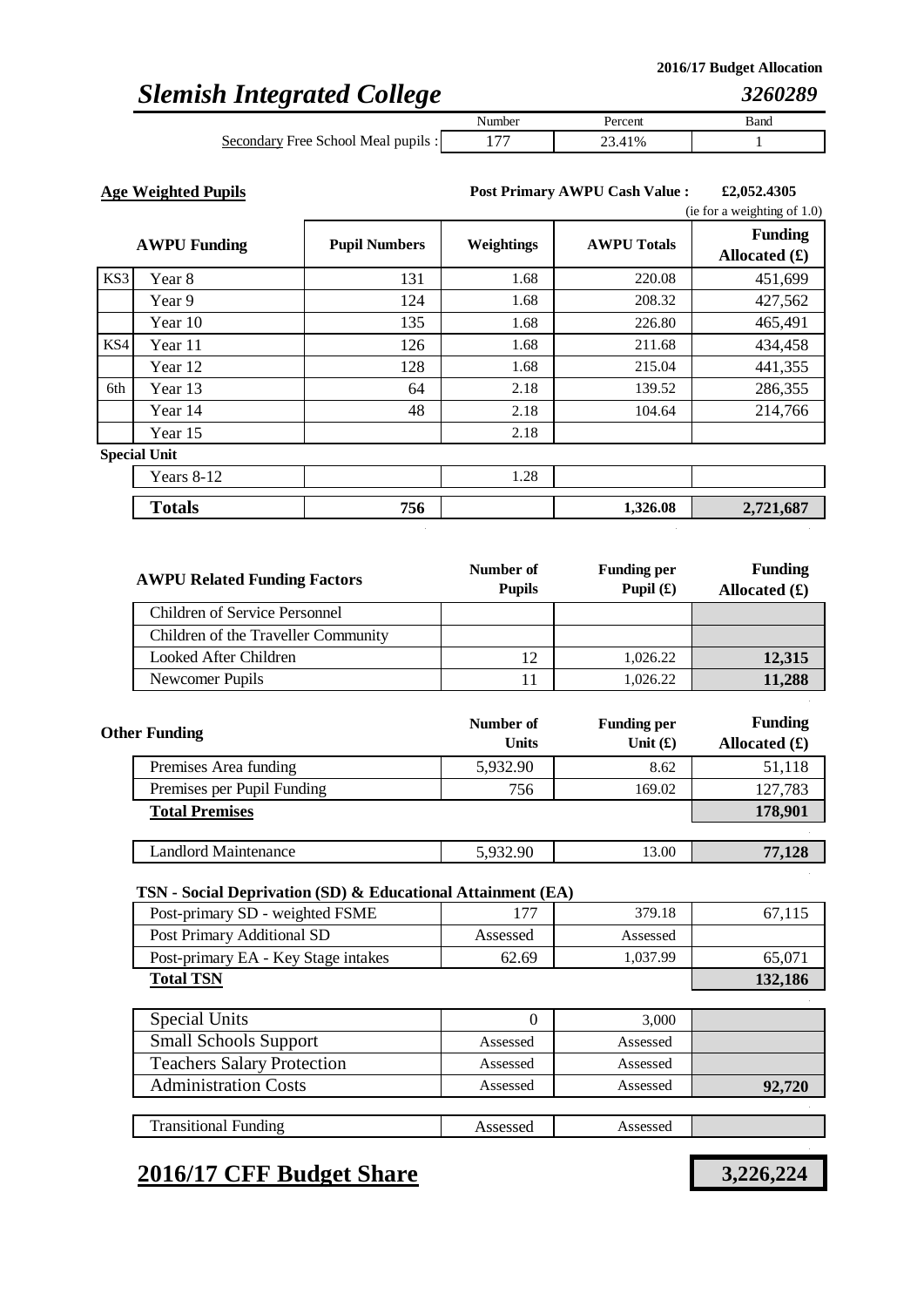## *Sperrin Integrated College*

|                                     | Number | ercent | Band |
|-------------------------------------|--------|--------|------|
| Secondary Free School Meal pupils : |        | 25.61% |      |

**Age Weighted Pupils £2,052.4305 Post Primary AWPU Cash Value :**

|     |                     |                      |            |                    | (ie for a weighting of $1.0$ )    |
|-----|---------------------|----------------------|------------|--------------------|-----------------------------------|
|     | <b>AWPU Funding</b> | <b>Pupil Numbers</b> | Weightings | <b>AWPU Totals</b> | <b>Funding</b><br>Allocated $(f)$ |
| KS3 | Year 8              | 87                   | 1.68       | 146.16             | 299,983                           |
|     | Year 9              | 89                   | 1.68       | 149.52             | 306,879                           |
|     | Year 10             | 88                   | 1.68       | 147.84             | 303,431                           |
| KS4 | Year 11             | 74                   | 1.68       | 124.32             | 255,158                           |
|     | Year 12             | 83                   | 1.68       | 139.44             | 286,191                           |
| 6th | Year 13             | 37                   | 2.18       | 80.66              | 165,549                           |
|     | Year 14             | 34                   | 2.18       | 74.12              | 152,126                           |
|     | Year 15             |                      | 2.18       |                    |                                   |
|     | <b>Special Unit</b> |                      |            |                    |                                   |
|     | Years 8-12          |                      | 1.28       |                    |                                   |
|     | <b>Totals</b>       | 492                  |            | 862.06             | 1,769,318                         |

| <b>AWPU Related Funding Factors</b> | Number of<br><b>Pupils</b> | <b>Funding per</b><br>Pupil $(f)$ | <b>Funding</b><br>Allocated $(\pounds)$ |
|-------------------------------------|----------------------------|-----------------------------------|-----------------------------------------|
| Children of Service Personnel       |                            |                                   |                                         |
| Children of the Traveller Community |                            |                                   |                                         |
| Looked After Children               |                            | 1,026.22                          | 8,210                                   |
| Newcomer Pupils                     |                            | 1,026.22                          | 12,315                                  |

| <b>Other Funding</b>        | Number of<br><b>Units</b> | <b>Funding per</b><br>Unit $(f)$ | <b>Funding</b><br>Allocated $(f)$ |
|-----------------------------|---------------------------|----------------------------------|-----------------------------------|
| Premises Area funding       | 6,594.00                  | 8.62                             | 56,814                            |
| Premises per Pupil Funding  | 492                       | 169.02                           | 83,160                            |
| <b>Total Premises</b>       |                           |                                  | 139,974                           |
|                             |                           |                                  |                                   |
| <b>Landlord Maintenance</b> | 6,594.00                  | 13.00                            | 85,722                            |

### **TSN - Social Deprivation (SD) & Educational Attainment (EA)**

| Post-primary SD - weighted FSME     | 126      | 379.18   | 47,777 |
|-------------------------------------|----------|----------|--------|
| Post Primary Additional SD          | Assessed | Assessed |        |
| Post-primary EA - Key Stage intakes | 47.22    | 1,037.99 | 49,011 |
| <b>Total TSN</b>                    |          |          | 96,788 |
|                                     |          |          |        |
| Special Units                       | 0        | 3,000    |        |
| <b>Small Schools Support</b>        | Assessed | Assessed | 24,691 |
| <b>Teachers Salary Protection</b>   | Assessed | Assessed | 821    |
| <b>Administration Costs</b>         | Assessed | Assessed | 61,040 |
|                                     |          |          |        |
| <b>Transitional Funding</b>         | Assessed | Assessed |        |

## **2016/17 CFF Budget Share 2,198,878**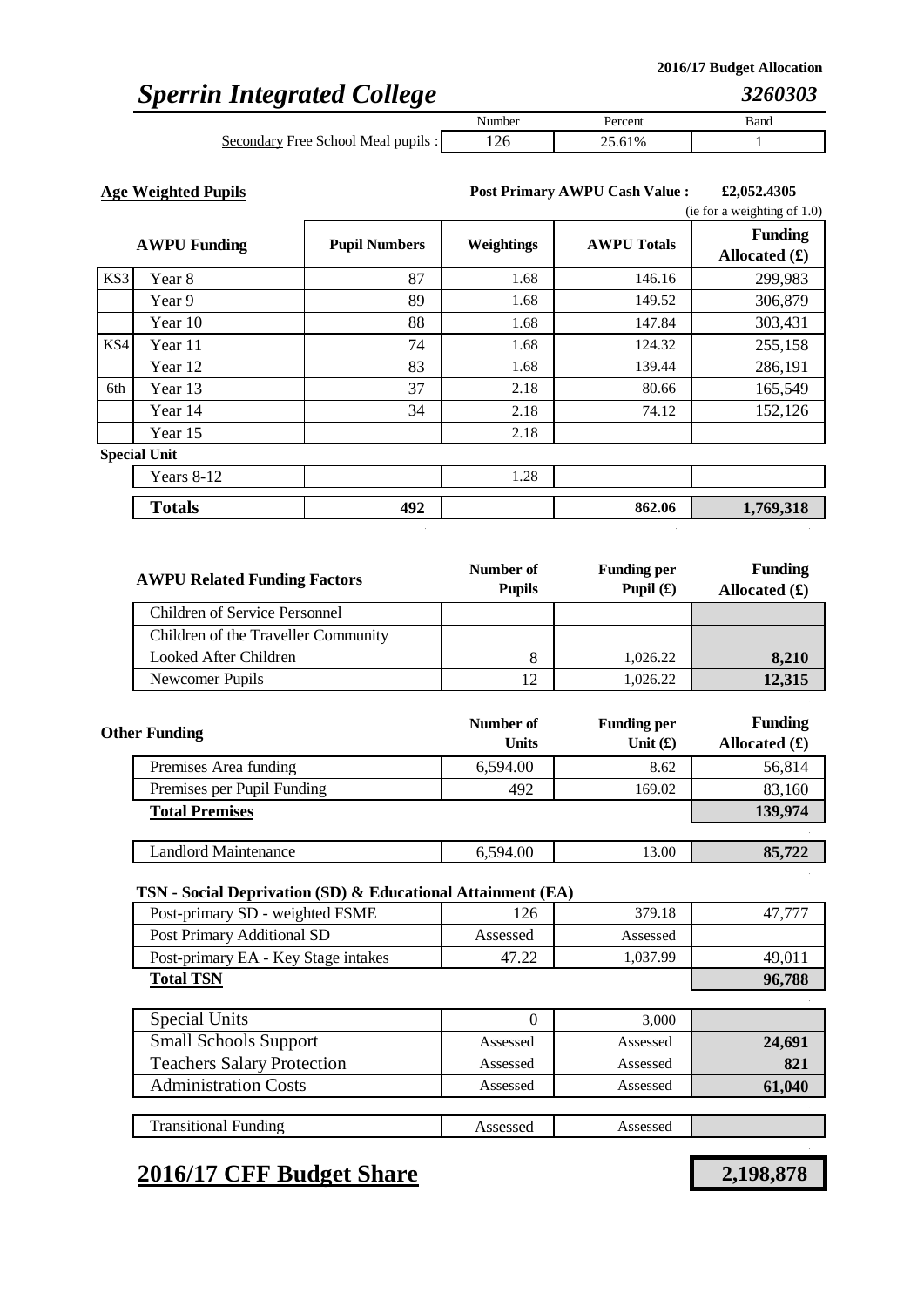*4260295*

## *Strangford Integrated College*

|                                     | Aumber | 'ercent | Band |
|-------------------------------------|--------|---------|------|
| Secondary Free School Meal pupils : |        | 73%     |      |

**Age Weighted Pupils £2,052.4305 Post Primary AWPU Cash Value :**

|     |                     |                      |            |                    | (ie for a weighting of $1.0$ )    |  |
|-----|---------------------|----------------------|------------|--------------------|-----------------------------------|--|
|     | <b>AWPU Funding</b> | <b>Pupil Numbers</b> | Weightings | <b>AWPU Totals</b> | <b>Funding</b><br>Allocated $(f)$ |  |
| KS3 | Year 8              | 102                  | 1.68       | 171.36             | 351,704                           |  |
|     | Year 9              | 101                  | 1.68       | 169.68             | 348,256                           |  |
|     | Year 10             | 87                   | 1.68       | 146.16             | 299,983                           |  |
| KS4 | Year 11             | 95                   | 1.68       | 159.60             | 327,568                           |  |
|     | Year 12             | 86                   | 1.68       | 144.48             | 296,535                           |  |
| 6th | Year 13             | 62                   | 2.18       | 135.16             | 277,407                           |  |
|     | Year 14             | 43                   | 2.18       | 93.74              | 192,395                           |  |
|     | Year 15             |                      | 2.18       |                    |                                   |  |
|     | <b>Special Unit</b> |                      |            |                    |                                   |  |
|     | Years 8-12          |                      | 1.28       |                    |                                   |  |
|     | <b>Totals</b>       | 576                  |            | 1,020.18           | 2,093,849                         |  |

| <b>AWPU Related Funding Factors</b> | Number of<br><b>Pupils</b> | <b>Funding per</b><br>Pupil $(f)$ | <b>Funding</b><br>Allocated $(\pounds)$ |
|-------------------------------------|----------------------------|-----------------------------------|-----------------------------------------|
| Children of Service Personnel       |                            |                                   |                                         |
| Children of the Traveller Community |                            |                                   |                                         |
| Looked After Children               | 10                         | 1,026.22                          | 10,262                                  |
| Newcomer Pupils                     | ⇁                          | 1,026.22                          | 7,184                                   |

| <b>Other Funding</b>       | Number of<br><b>Units</b> | <b>Funding per</b><br>Unit $(f)$ | <b>Funding</b><br>Allocated $(f)$ |
|----------------------------|---------------------------|----------------------------------|-----------------------------------|
| Premises Area funding      | 5,107.00                  | 8.62                             | 44,002                            |
| Premises per Pupil Funding | 576                       | 169.02                           | 97,358                            |
| <b>Total Premises</b>      |                           |                                  | 141,360                           |
|                            |                           |                                  |                                   |
| Landlord Maintenance       | 5,107.00                  | 13.00                            | 66,391                            |

### **TSN - Social Deprivation (SD) & Educational Attainment (EA)**

| Post-primary SD - weighted FSME     | 181      | 379.18   | 68,474  |
|-------------------------------------|----------|----------|---------|
| Post Primary Additional SD          | Assessed | Assessed |         |
| Post-primary EA - Key Stage intakes | 76.27    | 1,037.99 | 79,166  |
| <b>Total TSN</b>                    |          |          | 147,640 |
|                                     |          |          |         |
| <b>Special Units</b>                | 0        | 3.000    |         |
| <b>Small Schools Support</b>        | Assessed | Assessed |         |
| <b>Teachers Salary Protection</b>   | Assessed | Assessed |         |
| <b>Administration Costs</b>         | Assessed | Assessed | 71,120  |
|                                     |          |          |         |
| <b>Transitional Funding</b>         | Assessed | Assessed |         |

### **2016/17 CFF Budget Share 2,537,806**